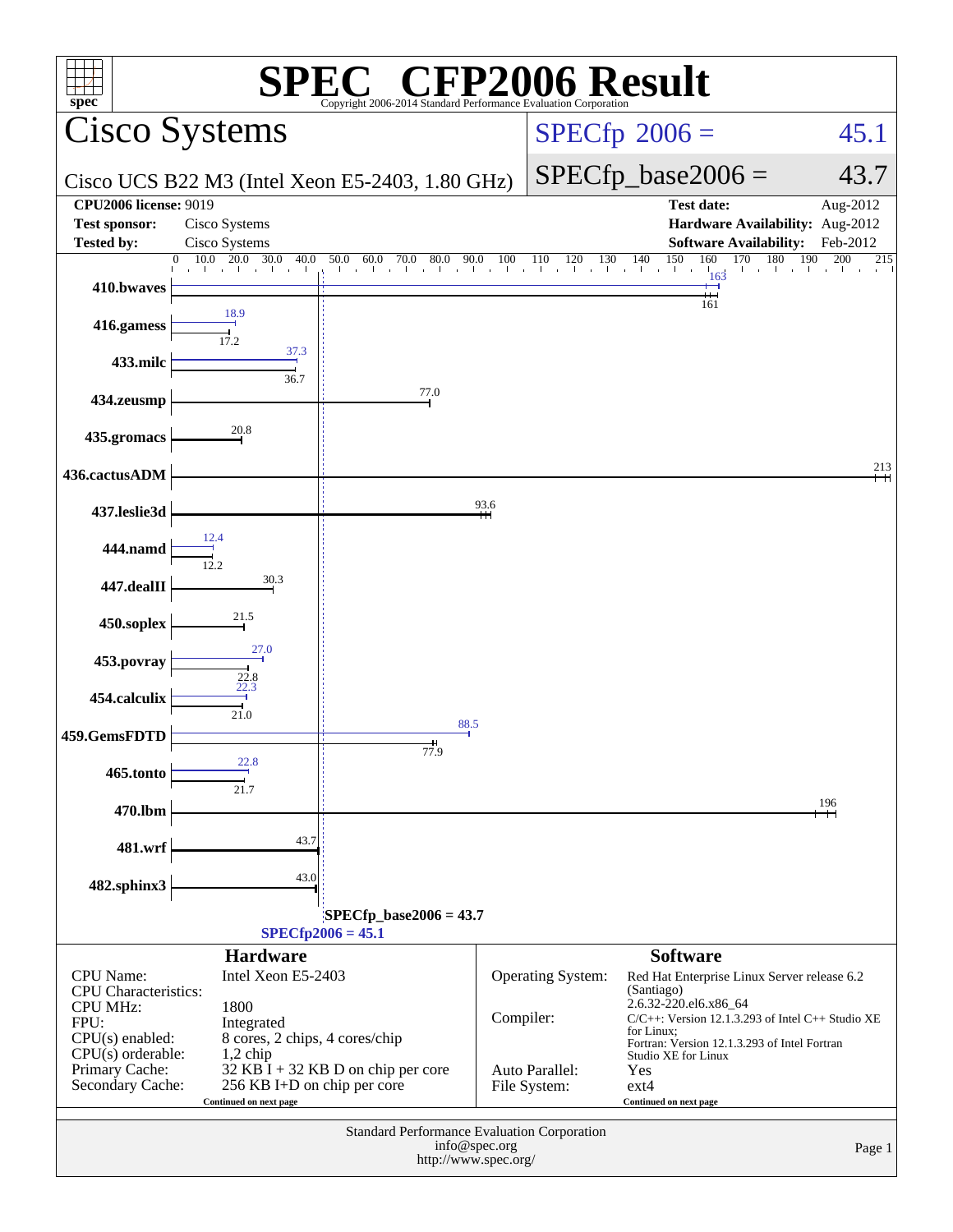

# Cisco Systems

# $SPECfp2006 = 45.1$  $SPECfp2006 = 45.1$

Cisco UCS B22 M3 (Intel Xeon E5-2403, 1.80 GHz)

 $SPECfp\_base2006 = 43.7$ 

| <b>CPU2006 license: 9019</b>                                               |                                                                                                                                                 | <b>Test date:</b><br>Aug- $2012$                                                   |                                                               |
|----------------------------------------------------------------------------|-------------------------------------------------------------------------------------------------------------------------------------------------|------------------------------------------------------------------------------------|---------------------------------------------------------------|
| <b>Test sponsor:</b>                                                       | Cisco Systems                                                                                                                                   | Hardware Availability: Aug-2012                                                    |                                                               |
| <b>Tested by:</b>                                                          | Cisco Systems                                                                                                                                   |                                                                                    | <b>Software Availability:</b><br>Feb-2012                     |
| L3 Cache:<br>Other Cache:<br>Memory:<br>Disk Subsystem:<br>Other Hardware: | 10 MB I+D on chip per chip<br>None<br>96 GB (12 x 8 GB 2Rx4 PC3-12800R-11, ECC, running<br>at 1066 MHz and CL9)<br>146 GB 15000 RPM SAS<br>None | <b>System State:</b><br><b>Base Pointers:</b><br>Peak Pointers:<br>Other Software: | Run level 3 (multi-user)<br>$64$ -bit<br>$32/64$ -bit<br>None |

### **[Results Table](http://www.spec.org/auto/cpu2006/Docs/result-fields.html#ResultsTable)**

|                      | <b>Base</b>    |       |                |       | <b>Peak</b>    |       |                |              |                |              |                |              |
|----------------------|----------------|-------|----------------|-------|----------------|-------|----------------|--------------|----------------|--------------|----------------|--------------|
| <b>Benchmark</b>     | <b>Seconds</b> | Ratio | <b>Seconds</b> | Ratio | <b>Seconds</b> | Ratio | <b>Seconds</b> | <b>Ratio</b> | <b>Seconds</b> | <b>Ratio</b> | <b>Seconds</b> | <b>Ratio</b> |
| 410.bwayes           | 83.4           | 163   | 84.6           | 161   | 85.4           | 159   | 83.4           | 163          | 85.2           | 159          | 83.2           | 163          |
| $ 416$ .gamess       | 1148           | 17.1  | 1140           | 17.2  | 1139           | 17.2  | 1035           | 18.9         | 1037           | <u>18.9</u>  | 1038           | 18.9         |
| $ 433 \text{.}$ milc | 250            | 36.8  | 250            | 36.7  | 250            | 36.7  | 246            | 37.4         | 246            | 37.3         | <b>246</b>     | 37.3         |
| 434.zeusmp           | 118            | 76.8  | 118            | 77.0  | 118            | 77.0  | 118            | 76.8         | 118            | 77.0         | <u>118</u>     | 77.0         |
| $435$ .gromacs       | 343            | 20.8  | 341            | 20.9  | 343            | 20.8  | 343            | 20.8         | 341            | 20.9         | 343            | 20.8         |
| 436.cactusADM        | 55.8           | 214   | 57.0           | 210   | 56.2           | 213   | 55.8           | 214          | 57.0           | 210          | 56.2           | 213          |
| 437.leslie3d         | 98.9           | 95.1  | 102            | 92.1  | <b>100</b>     | 93.6  | 98.9           | 95.1         | 102            | 92.1         | <b>100</b>     | 93.6         |
| 444.namd             | 656            | 12.2  | 656            | 12.2  | 657            | 12.2  | 644            | 12.4         | 645            | <u>12.4</u>  | 645            | 12.4         |
| $447$ .dealII        | 378            | 30.3  | 378            | 30.3  | 378            | 30.3  | 378            | 30.3         | 378            | 30.3         | 378            | 30.3         |
| $ 450$ .soplex       | 389            | 21.5  | 385            | 21.6  | 389            | 21.5  | 389            | 21.5         | 385            | 21.6         | <u>389</u>     | 21.5         |
| $ 453$ . povray      | 233            | 22.8  | 235            | 22.7  | 233            | 22.9  | 197            | 27.0         | 195            | 27.3         | <u>197</u>     | 27.0         |
| 454.calculix         | <u>394</u>     | 21.0  | 394            | 20.9  | 392            | 21.1  | 371            | 22.2         | <b>370</b>     | 22.3         | 369            | 22.3         |
| 459.GemsFDTD         | 134            | 79.0  | 136            | 77.9  | 136            | 77.8  | 120            | 88.7         | 120            | 88.5         | <b>120</b>     | 88.5         |
| $465$ .tonto         | 454            | 21.7  | 454            | 21.7  | 455            | 21.6  | 431            | 22.8         | 431            | 22.8         | 431            | 22.8         |
| 470.lbm              | 70.2           | 196   | 69.4           | 198   | 71.6           | 192   | 70.2           | 196          | 69.4           | 198          | 71.6           | 192          |
| 481.wrf              | 254            | 43.9  | 257            | 43.4  | 255            | 43.7  | 254            | 43.9         | 257            | 43.4         | 255            | 43.7         |
| 482.sphinx3          | 456            | 42.7  | 453            | 43.0  | 452            | 43.1  | 456            | 42.7         | 453            | 43.0         | 452            | 43.1         |

Results appear in the [order in which they were run.](http://www.spec.org/auto/cpu2006/Docs/result-fields.html#RunOrder) Bold underlined text [indicates a median measurement.](http://www.spec.org/auto/cpu2006/Docs/result-fields.html#Median)

### **[Operating System Notes](http://www.spec.org/auto/cpu2006/Docs/result-fields.html#OperatingSystemNotes)**

Stack size set to unlimited using "ulimit -s unlimited"

#### **[Platform Notes](http://www.spec.org/auto/cpu2006/Docs/result-fields.html#PlatformNotes)**

 Sysinfo program /opt/cpu2006-1.2/config/sysinfo.rev6800 \$Rev: 6800 \$ \$Date:: 2011-10-11 #\$ 6f2ebdff5032aaa42e583f96b07f99d3 running on localhost.localdomain Thu Aug 2 11:26:52 2012

 This section contains SUT (System Under Test) info as seen by some common utilities. To remove or add to this section, see: <http://www.spec.org/cpu2006/Docs/config.html#sysinfo>

From /proc/cpuinfo

Continued on next page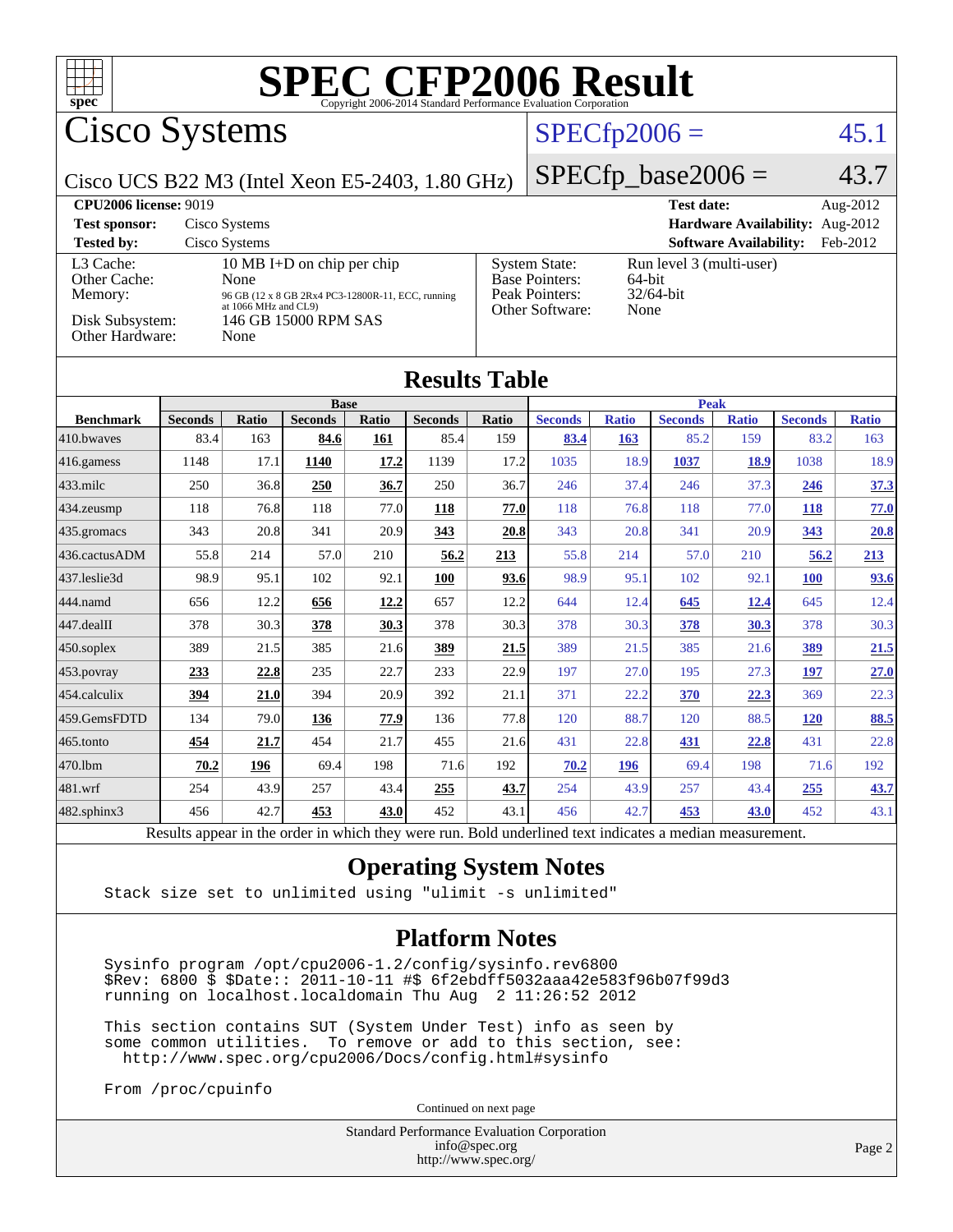

Cisco Systems

 $SPECTp2006 =$  45.1

Cisco UCS B22 M3 (Intel Xeon E5-2403, 1.80 GHz)

 $SPECTp\_base2006 = 43.7$ 

**[CPU2006 license:](http://www.spec.org/auto/cpu2006/Docs/result-fields.html#CPU2006license)** 9019 **[Test date:](http://www.spec.org/auto/cpu2006/Docs/result-fields.html#Testdate)** Aug-2012 **[Test sponsor:](http://www.spec.org/auto/cpu2006/Docs/result-fields.html#Testsponsor)** Cisco Systems **[Hardware Availability:](http://www.spec.org/auto/cpu2006/Docs/result-fields.html#HardwareAvailability)** Aug-2012 **[Tested by:](http://www.spec.org/auto/cpu2006/Docs/result-fields.html#Testedby)** Cisco Systems **[Software Availability:](http://www.spec.org/auto/cpu2006/Docs/result-fields.html#SoftwareAvailability)** Feb-2012

#### **[Platform Notes \(Continued\)](http://www.spec.org/auto/cpu2006/Docs/result-fields.html#PlatformNotes)**

 model name : Intel(R) Xeon(R) CPU E5-2403 0 @ 1.80GHz 2 "physical id"s (chips) 8 "processors" cores, siblings (Caution: counting these is hw and system dependent. The following excerpts from /proc/cpuinfo might not be reliable. Use with caution.) cpu cores : 4 siblings : 4 physical 0: cores 0 1 2 3 physical 1: cores 0 1 2 3 cache size : 10240 KB From /proc/meminfo MemTotal: 99008844 kB HugePages\_Total: 0<br>Hugepagesize: 2048 kB Hugepagesize: /usr/bin/lsb\_release -d Red Hat Enterprise Linux Server release 6.2 (Santiago) From /etc/\*release\* /etc/\*version\* redhat-release: Red Hat Enterprise Linux Server release 6.2 (Santiago) system-release: Red Hat Enterprise Linux Server release 6.2 (Santiago) system-release-cpe: cpe:/o:redhat:enterprise\_linux:6server:ga:server uname -a: Linux localhost.localdomain 2.6.32-220.el6.x86\_64 #1 SMP Wed Nov 9 08:03:13 EST 2011 x86\_64 x86\_64 x86\_64 GNU/Linux run-level 3 Aug 2 01:38 SPEC is set to: /opt/cpu2006-1.2 Filesystem Type Size Used Avail Use% Mounted on /dev/sda1 ext4 134G 9.9G 118G 8% / Additional information from dmidecode: Memory: 12x 0xCE00 M393B1K70DH0-YK0 8 GB 1600 MHz 2 rank (End of data from sysinfo program)

#### **[General Notes](http://www.spec.org/auto/cpu2006/Docs/result-fields.html#GeneralNotes)**

Environment variables set by runspec before the start of the run: KMP\_AFFINITY = "granularity=fine,scatter" LD\_LIBRARY\_PATH = "/opt/cpu2006-1.2/libs/32:/opt/cpu2006-1.2/libs/64" OMP\_NUM\_THREADS = "8" Binaries compiled on a system with 2 X Intel Xeon E5-2690 CPU + 128 GB memory using RHEL 6.2 Transparent Huge Pages enabled with: echo always > /sys/kernel/mm/redhat\_transparent\_hugepage/enabled Filesystem page cache cleared with: Continued on next page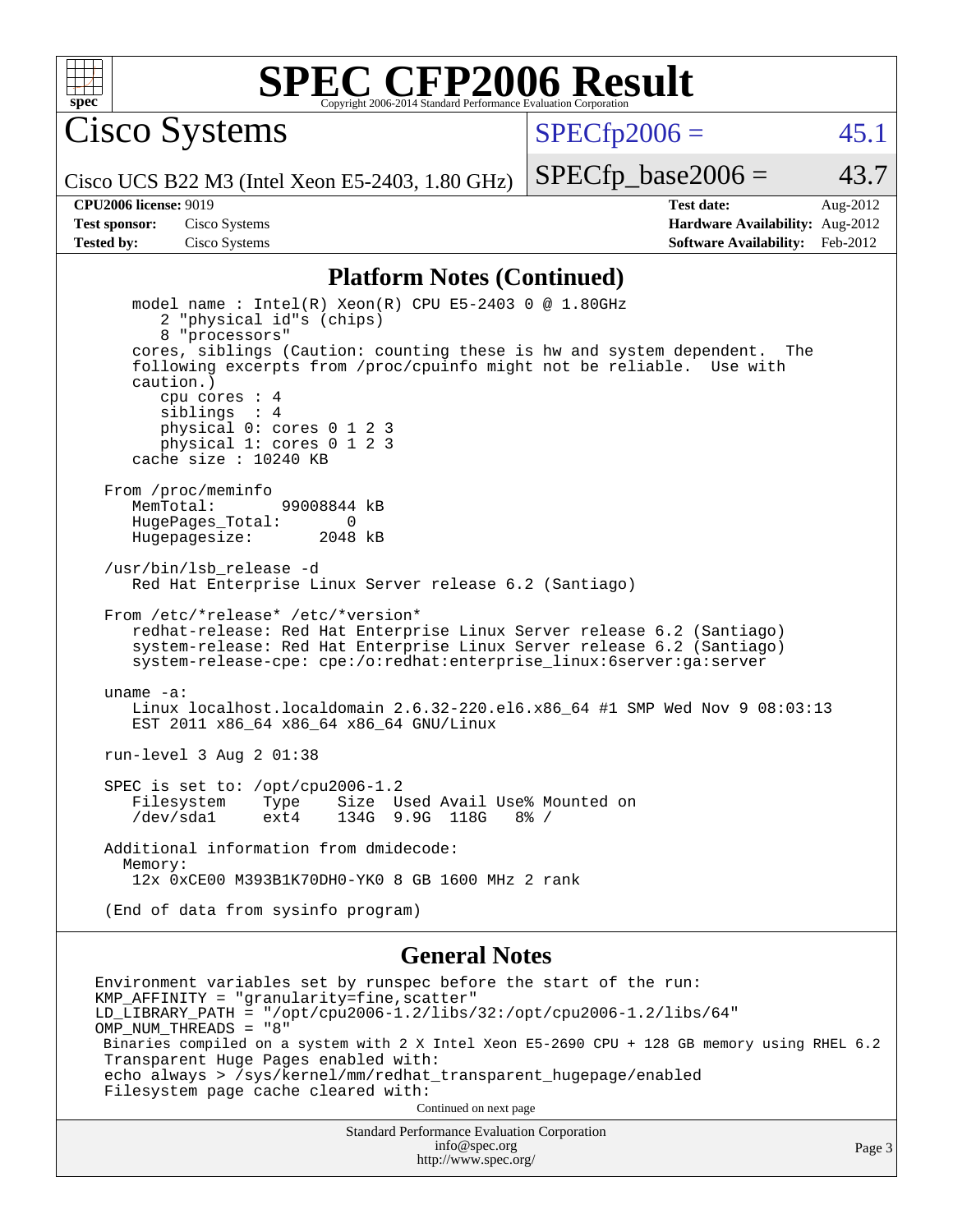

Cisco Systems

 $SPECTp2006 = 45.1$ 

 $SPECTp\_base2006 = 43.7$ 

Cisco UCS B22 M3 (Intel Xeon E5-2403, 1.80 GHz)

**[Tested by:](http://www.spec.org/auto/cpu2006/Docs/result-fields.html#Testedby)** Cisco Systems **[Software Availability:](http://www.spec.org/auto/cpu2006/Docs/result-fields.html#SoftwareAvailability)** Feb-2012

**[CPU2006 license:](http://www.spec.org/auto/cpu2006/Docs/result-fields.html#CPU2006license)** 9019 **[Test date:](http://www.spec.org/auto/cpu2006/Docs/result-fields.html#Testdate)** Aug-2012 **[Test sponsor:](http://www.spec.org/auto/cpu2006/Docs/result-fields.html#Testsponsor)** Cisco Systems **[Hardware Availability:](http://www.spec.org/auto/cpu2006/Docs/result-fields.html#HardwareAvailability)** Aug-2012

### **[General Notes \(Continued\)](http://www.spec.org/auto/cpu2006/Docs/result-fields.html#GeneralNotes)**

echo 1> /proc/sys/vm/drop\_caches

## **[Base Compiler Invocation](http://www.spec.org/auto/cpu2006/Docs/result-fields.html#BaseCompilerInvocation)**

[C benchmarks](http://www.spec.org/auto/cpu2006/Docs/result-fields.html#Cbenchmarks):  $\text{icc}$   $-\text{m64}$ 

[C++ benchmarks:](http://www.spec.org/auto/cpu2006/Docs/result-fields.html#CXXbenchmarks) [icpc -m64](http://www.spec.org/cpu2006/results/res2012q3/cpu2006-20120823-24311.flags.html#user_CXXbase_intel_icpc_64bit_bedb90c1146cab66620883ef4f41a67e)

[Fortran benchmarks](http://www.spec.org/auto/cpu2006/Docs/result-fields.html#Fortranbenchmarks): [ifort -m64](http://www.spec.org/cpu2006/results/res2012q3/cpu2006-20120823-24311.flags.html#user_FCbase_intel_ifort_64bit_ee9d0fb25645d0210d97eb0527dcc06e)

[Benchmarks using both Fortran and C](http://www.spec.org/auto/cpu2006/Docs/result-fields.html#BenchmarksusingbothFortranandC): [icc -m64](http://www.spec.org/cpu2006/results/res2012q3/cpu2006-20120823-24311.flags.html#user_CC_FCbase_intel_icc_64bit_0b7121f5ab7cfabee23d88897260401c) [ifort -m64](http://www.spec.org/cpu2006/results/res2012q3/cpu2006-20120823-24311.flags.html#user_CC_FCbase_intel_ifort_64bit_ee9d0fb25645d0210d97eb0527dcc06e)

### **[Base Portability Flags](http://www.spec.org/auto/cpu2006/Docs/result-fields.html#BasePortabilityFlags)**

| 410.bwaves: -DSPEC CPU LP64                |                                                                |
|--------------------------------------------|----------------------------------------------------------------|
| 416.gamess: -DSPEC_CPU_LP64                |                                                                |
| 433.milc: -DSPEC CPU LP64                  |                                                                |
| 434.zeusmp: -DSPEC_CPU_LP64                |                                                                |
| 435.gromacs: -DSPEC_CPU_LP64 -nofor_main   |                                                                |
| 436.cactusADM: -DSPEC CPU LP64 -nofor main |                                                                |
| 437.leslie3d: -DSPEC CPU LP64              |                                                                |
| 444.namd: -DSPEC CPU LP64                  |                                                                |
| 447.dealII: -DSPEC CPU LP64                |                                                                |
| 450.soplex: -DSPEC_CPU_LP64                |                                                                |
| 453.povray: -DSPEC_CPU_LP64                |                                                                |
| 454.calculix: -DSPEC CPU LP64 -nofor main  |                                                                |
| 459.GemsFDTD: -DSPEC CPU LP64              |                                                                |
| 465.tonto: - DSPEC CPU LP64                |                                                                |
| 470.1bm: - DSPEC CPU LP64                  |                                                                |
|                                            | 481.wrf: -DSPEC CPU_LP64 -DSPEC_CPU_CASE_FLAG -DSPEC_CPU_LINUX |
| 482.sphinx3: -DSPEC CPU LP64               |                                                                |

### **[Base Optimization Flags](http://www.spec.org/auto/cpu2006/Docs/result-fields.html#BaseOptimizationFlags)**

[C benchmarks](http://www.spec.org/auto/cpu2006/Docs/result-fields.html#Cbenchmarks): [-xAVX](http://www.spec.org/cpu2006/results/res2012q3/cpu2006-20120823-24311.flags.html#user_CCbase_f-xAVX) [-ipo](http://www.spec.org/cpu2006/results/res2012q3/cpu2006-20120823-24311.flags.html#user_CCbase_f-ipo) [-O3](http://www.spec.org/cpu2006/results/res2012q3/cpu2006-20120823-24311.flags.html#user_CCbase_f-O3) [-no-prec-div](http://www.spec.org/cpu2006/results/res2012q3/cpu2006-20120823-24311.flags.html#user_CCbase_f-no-prec-div) [-static](http://www.spec.org/cpu2006/results/res2012q3/cpu2006-20120823-24311.flags.html#user_CCbase_f-static) [-parallel](http://www.spec.org/cpu2006/results/res2012q3/cpu2006-20120823-24311.flags.html#user_CCbase_f-parallel) [-opt-prefetch](http://www.spec.org/cpu2006/results/res2012q3/cpu2006-20120823-24311.flags.html#user_CCbase_f-opt-prefetch) [-ansi-alias](http://www.spec.org/cpu2006/results/res2012q3/cpu2006-20120823-24311.flags.html#user_CCbase_f-ansi-alias)

[C++ benchmarks:](http://www.spec.org/auto/cpu2006/Docs/result-fields.html#CXXbenchmarks)

[-xAVX](http://www.spec.org/cpu2006/results/res2012q3/cpu2006-20120823-24311.flags.html#user_CXXbase_f-xAVX) [-ipo](http://www.spec.org/cpu2006/results/res2012q3/cpu2006-20120823-24311.flags.html#user_CXXbase_f-ipo) [-O3](http://www.spec.org/cpu2006/results/res2012q3/cpu2006-20120823-24311.flags.html#user_CXXbase_f-O3) [-no-prec-div](http://www.spec.org/cpu2006/results/res2012q3/cpu2006-20120823-24311.flags.html#user_CXXbase_f-no-prec-div) [-static](http://www.spec.org/cpu2006/results/res2012q3/cpu2006-20120823-24311.flags.html#user_CXXbase_f-static) [-opt-prefetch](http://www.spec.org/cpu2006/results/res2012q3/cpu2006-20120823-24311.flags.html#user_CXXbase_f-opt-prefetch) [-ansi-alias](http://www.spec.org/cpu2006/results/res2012q3/cpu2006-20120823-24311.flags.html#user_CXXbase_f-ansi-alias)

Continued on next page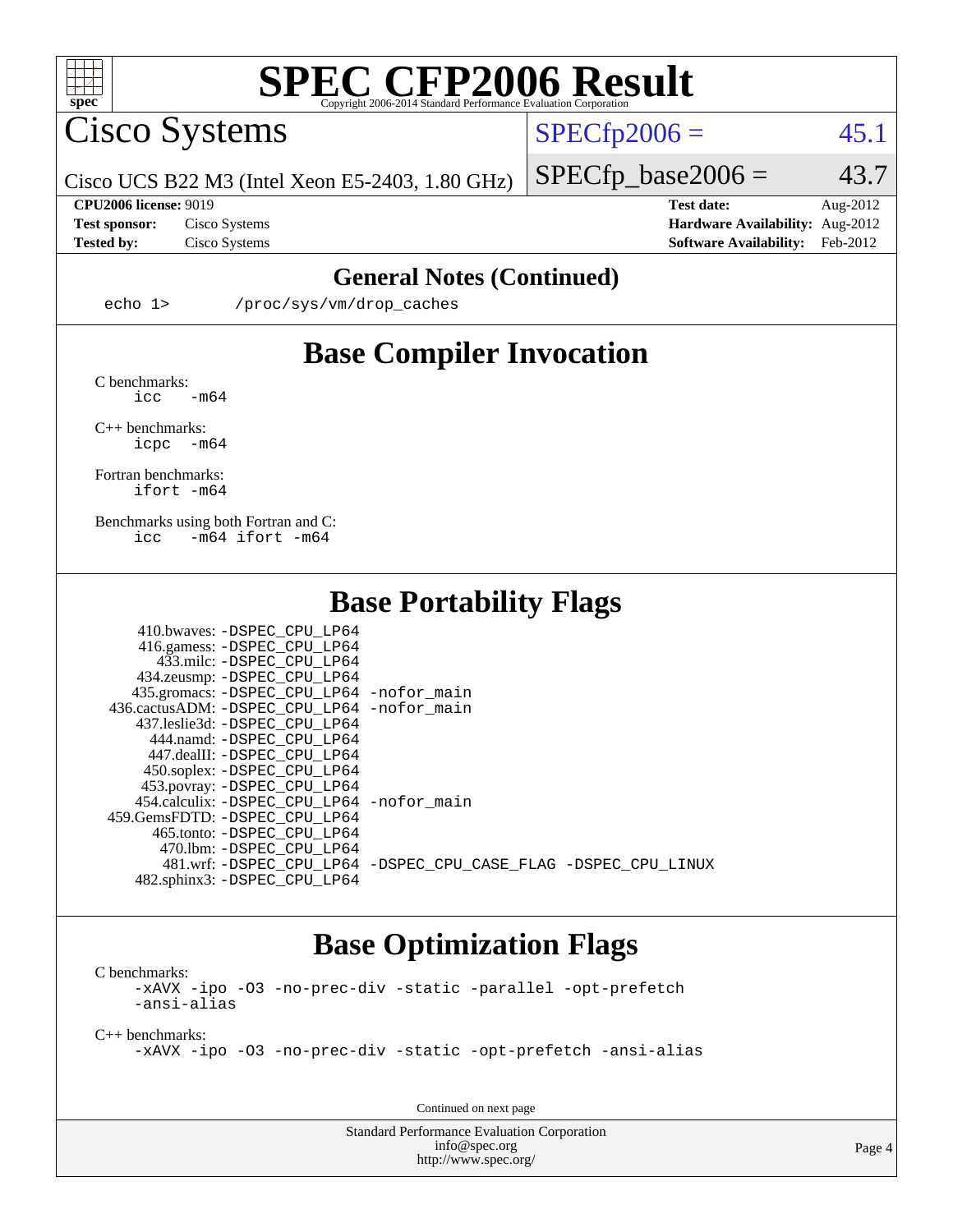

Cisco Systems

 $SPECTp2006 = 45.1$ 

Cisco UCS B22 M3 (Intel Xeon E5-2403, 1.80 GHz)

 $SPECTp\_base2006 = 43.7$ 

**[Tested by:](http://www.spec.org/auto/cpu2006/Docs/result-fields.html#Testedby)** Cisco Systems **[Software Availability:](http://www.spec.org/auto/cpu2006/Docs/result-fields.html#SoftwareAvailability)** Feb-2012

**[CPU2006 license:](http://www.spec.org/auto/cpu2006/Docs/result-fields.html#CPU2006license)** 9019 **[Test date:](http://www.spec.org/auto/cpu2006/Docs/result-fields.html#Testdate)** Aug-2012 **[Test sponsor:](http://www.spec.org/auto/cpu2006/Docs/result-fields.html#Testsponsor)** Cisco Systems **[Hardware Availability:](http://www.spec.org/auto/cpu2006/Docs/result-fields.html#HardwareAvailability)** Aug-2012

# **[Base Optimization Flags \(Continued\)](http://www.spec.org/auto/cpu2006/Docs/result-fields.html#BaseOptimizationFlags)**

[Fortran benchmarks](http://www.spec.org/auto/cpu2006/Docs/result-fields.html#Fortranbenchmarks): [-xAVX](http://www.spec.org/cpu2006/results/res2012q3/cpu2006-20120823-24311.flags.html#user_FCbase_f-xAVX) [-ipo](http://www.spec.org/cpu2006/results/res2012q3/cpu2006-20120823-24311.flags.html#user_FCbase_f-ipo) [-O3](http://www.spec.org/cpu2006/results/res2012q3/cpu2006-20120823-24311.flags.html#user_FCbase_f-O3) [-no-prec-div](http://www.spec.org/cpu2006/results/res2012q3/cpu2006-20120823-24311.flags.html#user_FCbase_f-no-prec-div) [-static](http://www.spec.org/cpu2006/results/res2012q3/cpu2006-20120823-24311.flags.html#user_FCbase_f-static) [-parallel](http://www.spec.org/cpu2006/results/res2012q3/cpu2006-20120823-24311.flags.html#user_FCbase_f-parallel) [-opt-prefetch](http://www.spec.org/cpu2006/results/res2012q3/cpu2006-20120823-24311.flags.html#user_FCbase_f-opt-prefetch)

[Benchmarks using both Fortran and C](http://www.spec.org/auto/cpu2006/Docs/result-fields.html#BenchmarksusingbothFortranandC):

[-xAVX](http://www.spec.org/cpu2006/results/res2012q3/cpu2006-20120823-24311.flags.html#user_CC_FCbase_f-xAVX) [-ipo](http://www.spec.org/cpu2006/results/res2012q3/cpu2006-20120823-24311.flags.html#user_CC_FCbase_f-ipo) [-O3](http://www.spec.org/cpu2006/results/res2012q3/cpu2006-20120823-24311.flags.html#user_CC_FCbase_f-O3) [-no-prec-div](http://www.spec.org/cpu2006/results/res2012q3/cpu2006-20120823-24311.flags.html#user_CC_FCbase_f-no-prec-div) [-static](http://www.spec.org/cpu2006/results/res2012q3/cpu2006-20120823-24311.flags.html#user_CC_FCbase_f-static) [-parallel](http://www.spec.org/cpu2006/results/res2012q3/cpu2006-20120823-24311.flags.html#user_CC_FCbase_f-parallel) [-opt-prefetch](http://www.spec.org/cpu2006/results/res2012q3/cpu2006-20120823-24311.flags.html#user_CC_FCbase_f-opt-prefetch) [-ansi-alias](http://www.spec.org/cpu2006/results/res2012q3/cpu2006-20120823-24311.flags.html#user_CC_FCbase_f-ansi-alias)

**[Peak Compiler Invocation](http://www.spec.org/auto/cpu2006/Docs/result-fields.html#PeakCompilerInvocation)**

[C benchmarks](http://www.spec.org/auto/cpu2006/Docs/result-fields.html#Cbenchmarks):  $\text{icc}$  -m64

[C++ benchmarks:](http://www.spec.org/auto/cpu2006/Docs/result-fields.html#CXXbenchmarks) [icpc -m64](http://www.spec.org/cpu2006/results/res2012q3/cpu2006-20120823-24311.flags.html#user_CXXpeak_intel_icpc_64bit_bedb90c1146cab66620883ef4f41a67e)

[Fortran benchmarks](http://www.spec.org/auto/cpu2006/Docs/result-fields.html#Fortranbenchmarks): [ifort -m64](http://www.spec.org/cpu2006/results/res2012q3/cpu2006-20120823-24311.flags.html#user_FCpeak_intel_ifort_64bit_ee9d0fb25645d0210d97eb0527dcc06e)

[Benchmarks using both Fortran and C](http://www.spec.org/auto/cpu2006/Docs/result-fields.html#BenchmarksusingbothFortranandC): [icc -m64](http://www.spec.org/cpu2006/results/res2012q3/cpu2006-20120823-24311.flags.html#user_CC_FCpeak_intel_icc_64bit_0b7121f5ab7cfabee23d88897260401c) [ifort -m64](http://www.spec.org/cpu2006/results/res2012q3/cpu2006-20120823-24311.flags.html#user_CC_FCpeak_intel_ifort_64bit_ee9d0fb25645d0210d97eb0527dcc06e)

## **[Peak Portability Flags](http://www.spec.org/auto/cpu2006/Docs/result-fields.html#PeakPortabilityFlags)**

Same as Base Portability Flags

# **[Peak Optimization Flags](http://www.spec.org/auto/cpu2006/Docs/result-fields.html#PeakOptimizationFlags)**

[C benchmarks](http://www.spec.org/auto/cpu2006/Docs/result-fields.html#Cbenchmarks):

 433.milc: [-xAVX](http://www.spec.org/cpu2006/results/res2012q3/cpu2006-20120823-24311.flags.html#user_peakPASS2_CFLAGSPASS2_LDFLAGS433_milc_f-xAVX)(pass 2) [-prof-gen](http://www.spec.org/cpu2006/results/res2012q3/cpu2006-20120823-24311.flags.html#user_peakPASS1_CFLAGSPASS1_LDFLAGS433_milc_prof_gen_e43856698f6ca7b7e442dfd80e94a8fc)(pass 1) [-ipo](http://www.spec.org/cpu2006/results/res2012q3/cpu2006-20120823-24311.flags.html#user_peakPASS2_CFLAGSPASS2_LDFLAGS433_milc_f-ipo)(pass 2) [-O3](http://www.spec.org/cpu2006/results/res2012q3/cpu2006-20120823-24311.flags.html#user_peakPASS2_CFLAGSPASS2_LDFLAGS433_milc_f-O3)(pass 2) [-no-prec-div](http://www.spec.org/cpu2006/results/res2012q3/cpu2006-20120823-24311.flags.html#user_peakPASS2_CFLAGSPASS2_LDFLAGS433_milc_f-no-prec-div)(pass 2) [-prof-use](http://www.spec.org/cpu2006/results/res2012q3/cpu2006-20120823-24311.flags.html#user_peakPASS2_CFLAGSPASS2_LDFLAGS433_milc_prof_use_bccf7792157ff70d64e32fe3e1250b55)(pass 2) [-static](http://www.spec.org/cpu2006/results/res2012q3/cpu2006-20120823-24311.flags.html#user_peakOPTIMIZE433_milc_f-static) [-auto-ilp32](http://www.spec.org/cpu2006/results/res2012q3/cpu2006-20120823-24311.flags.html#user_peakCOPTIMIZE433_milc_f-auto-ilp32) [-ansi-alias](http://www.spec.org/cpu2006/results/res2012q3/cpu2006-20120823-24311.flags.html#user_peakCOPTIMIZE433_milc_f-ansi-alias)

 $470$ .lbm: basepeak = yes

482.sphinx3: basepeak = yes

[C++ benchmarks:](http://www.spec.org/auto/cpu2006/Docs/result-fields.html#CXXbenchmarks)

444.namd:  $-x$ AVX(pass 2)  $-p$ rof-gen(pass 1)  $-p$ po(pass 2)  $-03$ (pass 2) [-no-prec-div](http://www.spec.org/cpu2006/results/res2012q3/cpu2006-20120823-24311.flags.html#user_peakPASS2_CXXFLAGSPASS2_LDFLAGS444_namd_f-no-prec-div)(pass 2) [-prof-use](http://www.spec.org/cpu2006/results/res2012q3/cpu2006-20120823-24311.flags.html#user_peakPASS2_CXXFLAGSPASS2_LDFLAGS444_namd_prof_use_bccf7792157ff70d64e32fe3e1250b55)(pass 2) [-fno-alias](http://www.spec.org/cpu2006/results/res2012q3/cpu2006-20120823-24311.flags.html#user_peakCXXOPTIMIZEOPTIMIZE444_namd_f-no-alias_694e77f6c5a51e658e82ccff53a9e63a) [-auto-ilp32](http://www.spec.org/cpu2006/results/res2012q3/cpu2006-20120823-24311.flags.html#user_peakCXXOPTIMIZE444_namd_f-auto-ilp32)

Continued on next page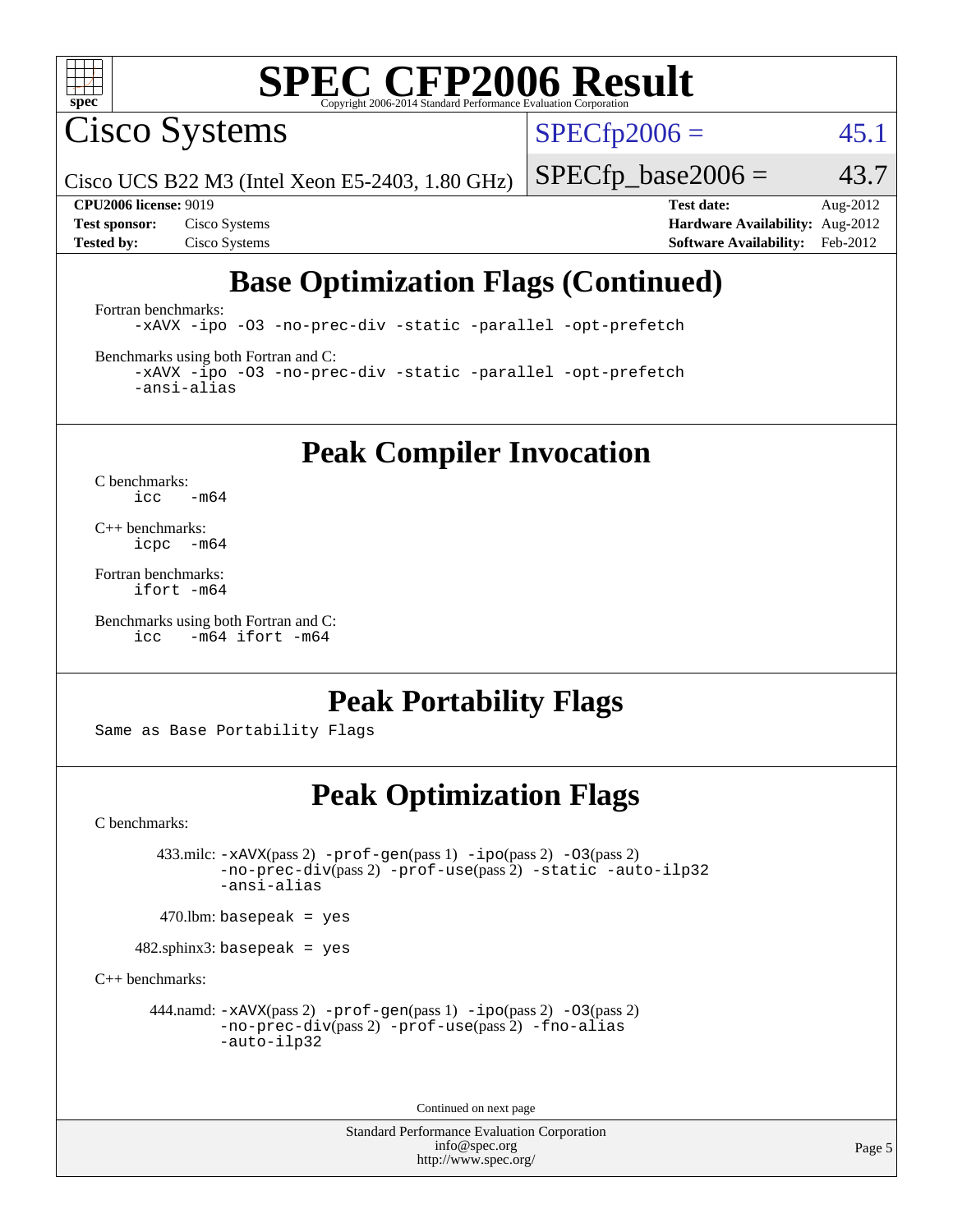

Cisco Systems

 $SPECfp2006 = 45.1$  $SPECfp2006 = 45.1$ 

Cisco UCS B22 M3 (Intel Xeon E5-2403, 1.80 GHz)

 $SPECTp\_base2006 = 43.7$ 

**[Tested by:](http://www.spec.org/auto/cpu2006/Docs/result-fields.html#Testedby)** Cisco Systems **[Software Availability:](http://www.spec.org/auto/cpu2006/Docs/result-fields.html#SoftwareAvailability)** Feb-2012

**[CPU2006 license:](http://www.spec.org/auto/cpu2006/Docs/result-fields.html#CPU2006license)** 9019 **[Test date:](http://www.spec.org/auto/cpu2006/Docs/result-fields.html#Testdate)** Aug-2012 **[Test sponsor:](http://www.spec.org/auto/cpu2006/Docs/result-fields.html#Testsponsor)** Cisco Systems **[Hardware Availability:](http://www.spec.org/auto/cpu2006/Docs/result-fields.html#HardwareAvailability)** Aug-2012

# **[Peak Optimization Flags \(Continued\)](http://www.spec.org/auto/cpu2006/Docs/result-fields.html#PeakOptimizationFlags)**

```
 447.dealII: basepeak = yes
       450.soplex: basepeak = yes
     453.povray: -xAVX(pass 2) -prof-gen(pass 1) -ipo(pass 2) -03(pass 2)
               -no-prec-div(pass 2) -prof-use(pass 2) -unroll4 -ansi-alias
Fortran benchmarks: 
      410.bwaves: -xAVX -ipo -O3 -no-prec-div -opt-prefetch -parallel
               -static
      416.gamess: -xAVX(pass 2) -prof-gen(pass 1) -ipo(pass 2) -O3(pass 2)
               -no-prec-div(pass 2) -prof-use(pass 2) -unroll2
               -inline-level=0 -scalar-rep- -static
      434.zeusmp: basepeak = yes
      437.leslie3d: basepeak = yes
  459.GemsFDTD: -xAVX(pass 2) -prof-gen(pass 1) -ipo(pass 2) -O3(pass 2)
               -no-prec-div(pass 2) -prof-use(pass 2) -unroll2
               -inline-level=0 -opt-prefetch -parallel
       465.tonto: -xAVX(pass 2) -prof-gen(pass 1) -po(pass 2) -03(pass 2)
               -no-prec-div(pass 2) -prof-use(pass 2) -inline-calloc
               -opt-malloc-options=3-auto-unroll4
Benchmarks using both Fortran and C: 
     435.gromacs: basepeak = yes
 436.cactusADM:basepeak = yes 454.calculix: -xAVX -ipo -O3 -no-prec-div -auto-ilp32 -ansi-alias
        481 \text{.m}: basepeak = yes
```
The flags files that were used to format this result can be browsed at <http://www.spec.org/cpu2006/flags/Intel-ic12.1-official-linux64.20120425.html> <http://www.spec.org/cpu2006/flags/Cisco-Platform-Settings-V1.2.html>

You can also download the XML flags sources by saving the following links: <http://www.spec.org/cpu2006/flags/Intel-ic12.1-official-linux64.20120425.xml> <http://www.spec.org/cpu2006/flags/Cisco-Platform-Settings-V1.2.xml>